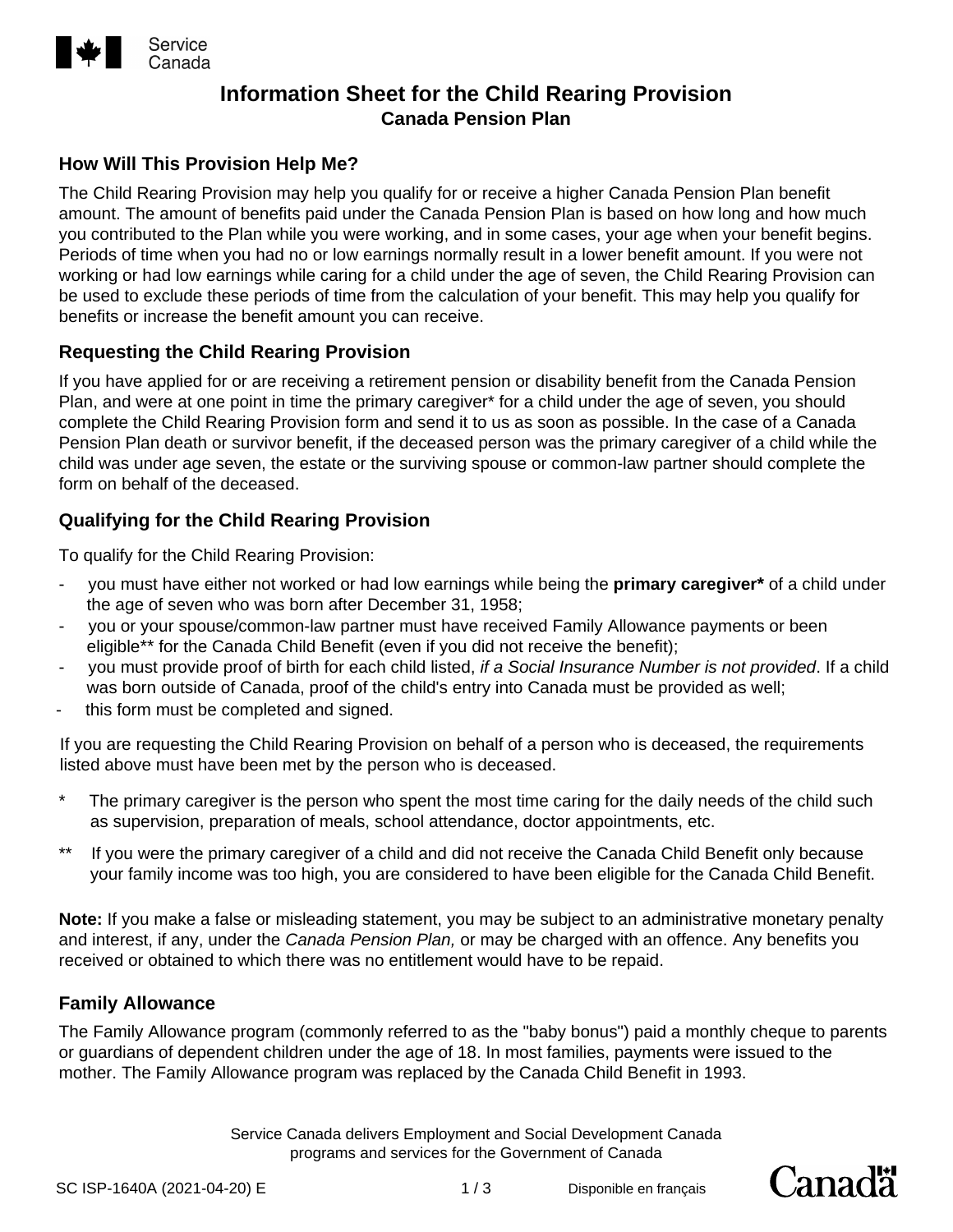# **Information Sheet for the Child Rearing Provision Canada Pension Plan**

# **Canada Child Benefit (CCB)**

The CCB is a monthly benefit administered by the Canada Revenue Agency. The amount of the CCB is based on your net family income level, the number of children you have and the ages of your children. You might have been considered eligible to the CCB even if you did not receive it. For more information about the CCB, please contact the Canada Revenue Agency.

## **Documents Required**

## **Proof of birth**

A birth certificate, or a certified copy of the birth document must be provided for each child listed if a Social Insurance Number is not provided. No birth evidence is required if the Social Insurance Number is provided for the child listed on the Child Rearing Provision Form.

#### **Proof of date of entry into Canada**

If a child was born outside Canada, an immigration document (for example the IMM 1000 or a passport), or a certified copy of that document must also be provided to prove the child's date of entry into Canada.

## **Certified Copies of Original Documents**

#### **Please send a certified photocopy instead of the original document**

When you send us documents, we suggest you send **certified photocopies** rather than the original documents, if possible. This will ensure the original documents stay with you in case you need them for other purposes. If you must send your original documents, we suggest you send them by registered mail. We will return all the original documents to you.

## **Photocopy of an original document**

We can only accept a photocopy of an original document if it is readable and if you have someone certify that it is a true copy of the original. If you bring your original documents to any Service Canada Centre, our staff will photocopy the documents and certify them for free. If you cannot visit a Service Canada Centre, you can ask a member of one of the following professions to certify your photocopy:

- Accountant
- Chief of First Nations Band
- Commissioner for Oaths
- Employee of a Service Canada Centre acting in an official capacity
- Funeral Director
- Justice of the Peace
- Lawyer, Magistrate, Notary
- Manager of a Financial Institution
- Medical and Health Practitioner: Chiropractor, Dentist, Doctor, Naturopathic Doctor, Nurse Practitioner, Ophthalmologist, Optometrist, Pharmacist, Psychologist, Registered Nurse
- Member of a Provincial Legislature or their staff
- Minister of Religion
- Municipal Clerk
- Official of a federal or provincial government department, or one of its agencies
- Official of an Embassy, Consulate or High Commission
- Official of a country with which Canada has a reciprocal Social Security Agreement
- Police Officer
- Professional Engineer
- Social Worker
- Teacher
- University Professor

- Member of Parliament or their staff

People who certify photocopies must compare the original document to the photocopy, state their official position or title, sign and print their name, give their telephone number and indicate the date they certified the document. They also must write the following statement on the photocopy:

#### *This photocopy is a true copy of the original document which has not been altered in any way.*